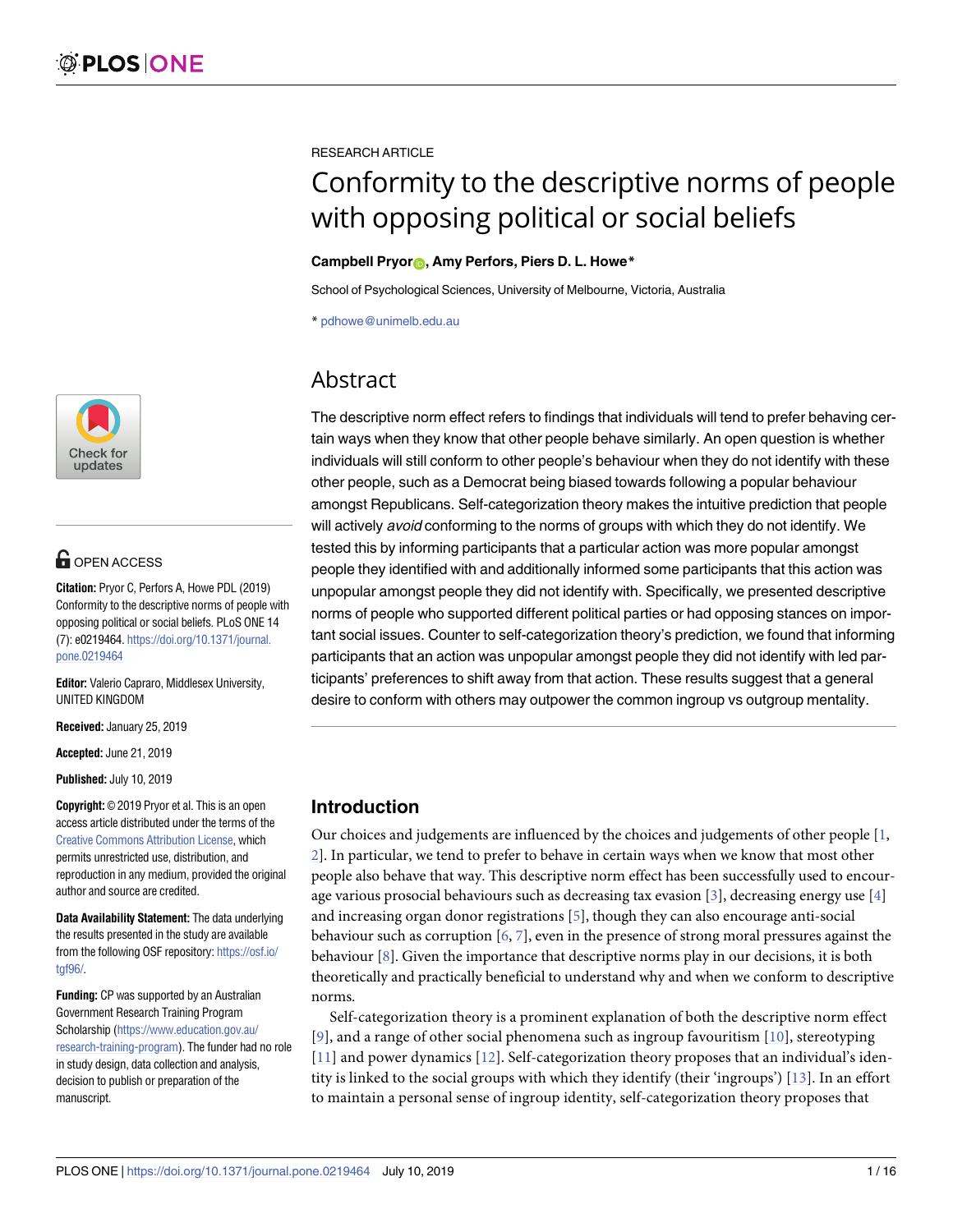<span id="page-1-0"></span>**Competing interests:** The authors have declared that no competing interests exist.

people will adopt the characteristics of these salient social ingroups, leading to ingroup norm conformity.

Through this emphasis on group identification, self-categorization theory predicts that the degree to which an individual will conform with the norms of an ingroup will be determined by how strongly they perceive themselves to be a member of that ingroup [[9](#page-13-0)]. Consistent with this prediction, Wellen, Hogg and Terry [\[14\]](#page-13-0) found that people were more likely to conform to the norms of a particular group when the salience of their membership with that group was experimentally heightened by having them describe how they were similar to other members of the group. Similarly, other studies have also found that the more a participant identifies with the ingroup, the more strongly they are influenced by that group's norms [\[15,](#page-13-0) [16\]](#page-13-0). However, Rimal & Real [\[17,](#page-13-0) [18\]](#page-13-0) failed to replicate this result, suggesting group identity may not always determine whether individuals adhere to the ingroup norm, and self-categorization theory's account of the norm effect may be incomplete. This underscores the importance of testing other predictions of self-categorization theory with respect to the norm effect.

A key prediction of self-categorization theory is that people will actively avoid conforming to behaviour that is popular or endorsed by groups with which they do not identify (outgroups) [[9](#page-13-0)]. Just as it predicts that people will conform to salient ingroup norms in order to maintain their sense of ingroup identity, self-categorization theory predicts that people will avoid conforming to salient outgroup norms for a similar reason; remaining distinct from the outgroup helps people to maintain their sense of ingroup identity. It follows that individuals should conform even more strongly to an ingroup norm when an outgroup tends to behave in the opposite way.

In contrast, explanations of the descriptive norm effect that do not focus on self-categorization theory typically ignore group identity and make the more general assumption that people will follow "what most people do" [[19](#page-13-0)]. This alternative hypothesis predicts that people will conform to the overall norm, responding similarly to ingroup and outgroup norms.

To our knowledge, no previous study has looked at whether ingroup and outgroup descriptive norms have different effects on the behaviours people prefer to conform to. However, previous studies have looked at the effects of ingroups vs outgroups for other social phenomena. The concepts of ingroups and outgroups was popularized by self-categorization research into the minimal group paradigm, where it was found that people are biased towards helping an ingroup member over an outgroup member [\[20](#page-14-0)], even when group membership was anonymous and designated based on trivial criteria, such as preference for a particular painting.

Relevant to our current study, Hogg, Turner and Davidson [[9](#page-13-0)] informed their participants that a small set of four other participants from an outgroup (as defined by having different attitudes to the current participant) supposedly favoured a risky (cautious) option. They found that this led the current participant to predict that their own ingroup would favour more cautious (risky) options. A similar study by Krizan and Baron [\[21\]](#page-14-0) failed to replicate this effect. In particular, they did not find that presenting information that a small outgroup was cautious had a significant effect on the decisions of their participants. However, this could be attributed to the fact that the outgroup information was presented briefly amidst 20 minutes of ingroup discussion. Cruwys et al. [[22](#page-14-0)] found that when participants saw someone from their own university eat a lot of popcorn, they tended to eat more popcorn too and vice versa when they saw the ingroup member eat very little popcorn. This effect slightly reversed when seeing a single outgroup member eat a lot or very little popcorn (as predicted by self-categorization theory), though this effect was not significant. The extent to which results from these studies would generalise to descriptive norms is unclear, given small or single-person outgroups provide little information about what behaviour is typical of the broader outgroup.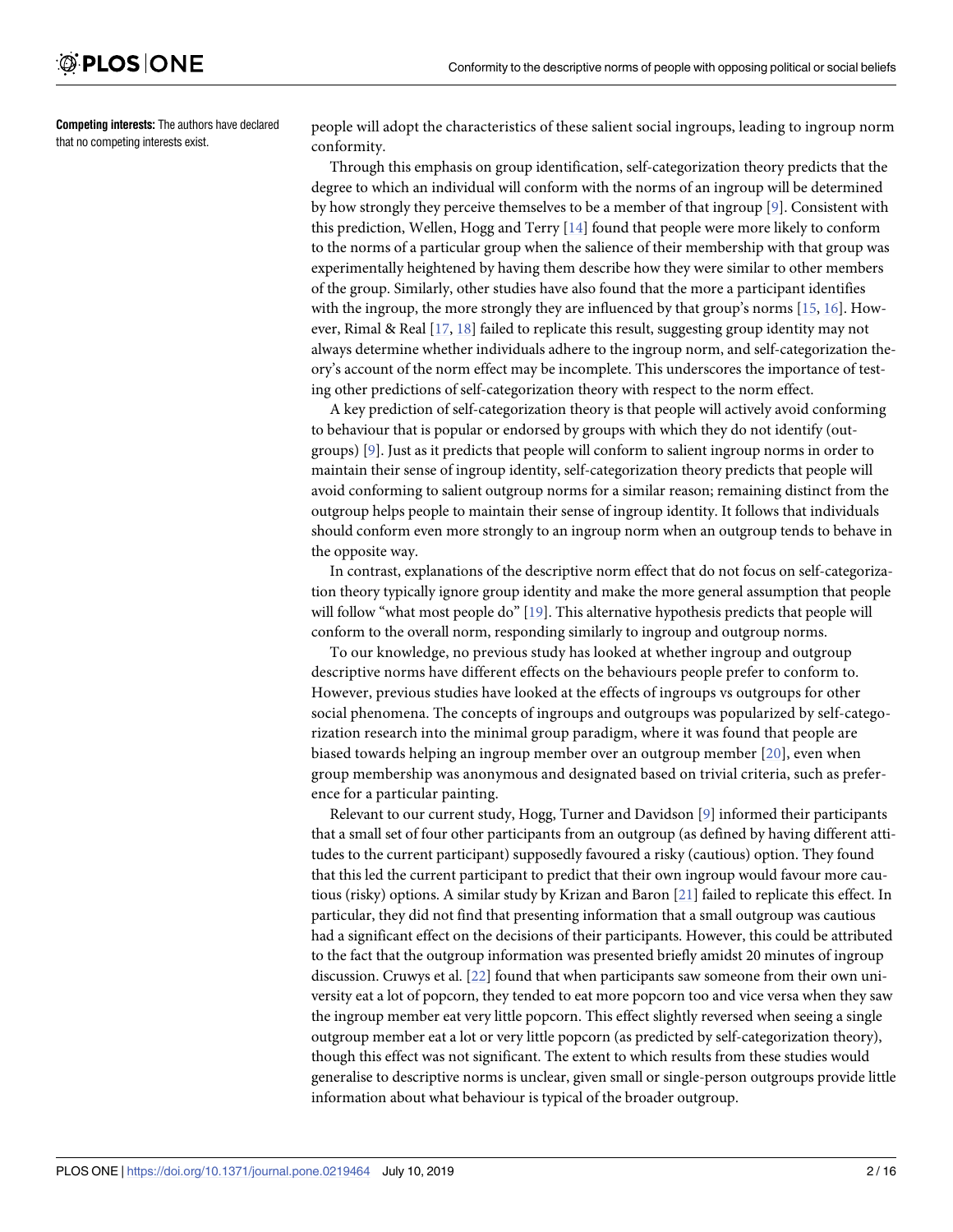#### <span id="page-2-0"></span>**Aim and hypotheses**

The aim of this study was to test the prediction of self-categorization theory that people's behaviour will shift away from behaviour common amongst an outgroup, against the alternative hypothesis that people will simply conform to the overall descriptive norm. We tested this by presenting participants with an ingroup descriptive norm favouring a certain option and additionally presenting half of the participants with an outgroup descriptive norm that favoured the alternative option. Self-categorization theory predicts that, in an effort to remain distinct from the outgroup, participants will conform more to the ingroup descriptive norm when an opposite outgroup descriptive norm is shown. The alternative hypothesis is that people will conform to the overall descriptive norm, such that conformity with the ingroup descriptive norm will decrease when an opposite outgroup descriptive norm is presented.

It is worth noting that in the current paper we do not create and designate participants to ingroups and outgroups but instead draw their attention to pre-existing social categories, specifically based on political partisanship and attitude towards social issues such as feminism, gun control and religion. Groups based on these political and social attitudes are constantly in opposition within the US and play an important role in people's social identity [[23](#page-14-0)].

To pre-empt our results, we found that participants' preferences shifted towards (rather than away from) the behaviour that was popular amongst the outgroup descriptive norm, when it was presented. This occurred even when defining the ingroup and outgroup based on political identity or social issues that participants indicated that they cared about, such as gun control. These results are inconsistent with self-categorization theory and instead argue for a more general mechanism whereby people tend to conform to both the outgroup and ingroup descriptive norm.

#### **Experiment 1**

#### **Method**

**Participants.** 301 participants ( $M_{\text{age}} = 40$  years, 60% female) from the United States of America were recruited via Mechanical Turk and paid US\$0.65 for participation. The experiment took around 3 minutes to complete and was completed in a web browser. Informed consent was obtained in all experiments reported here. Ethics approval for all experiments reported here was granted by the University of Melbourne Human Research Ethics Committee. All experiments were carried out in accordance with the relevant guidelines and all participants gave informed written consent. Data collection and analysis were not performed blind to the conditions of the experiments.

**Procedure.** After providing basic demographic information about age and sex, participants were asked to select which out of a set of nine topical social issues, such as gun control and immigration, they cared most about. After selecting the issues they cared about most, participants were presented with a statement about their chosen issue (the full list of these statements is contained in S3 [Text](#page-12-0)). For example, if a participant selected gun control as the issue they cared about most then they were presented with the following statement "Adults should have the right to carry a concealed handgun". Participants were asked to report the extent to which they agreed or disagreed with the statement on an 11-point Likert scale ranging from -5 (Strongly Disagree) to +5 (Strongly Agree). Their rating of this chosen social issue was then used to define the ingroup and outgroup when subsequently presenting descriptive norms, as outlined below.

Participants were then presented with instructions for the current study. They were told that this study was following on from a previous study that investigated how people feel during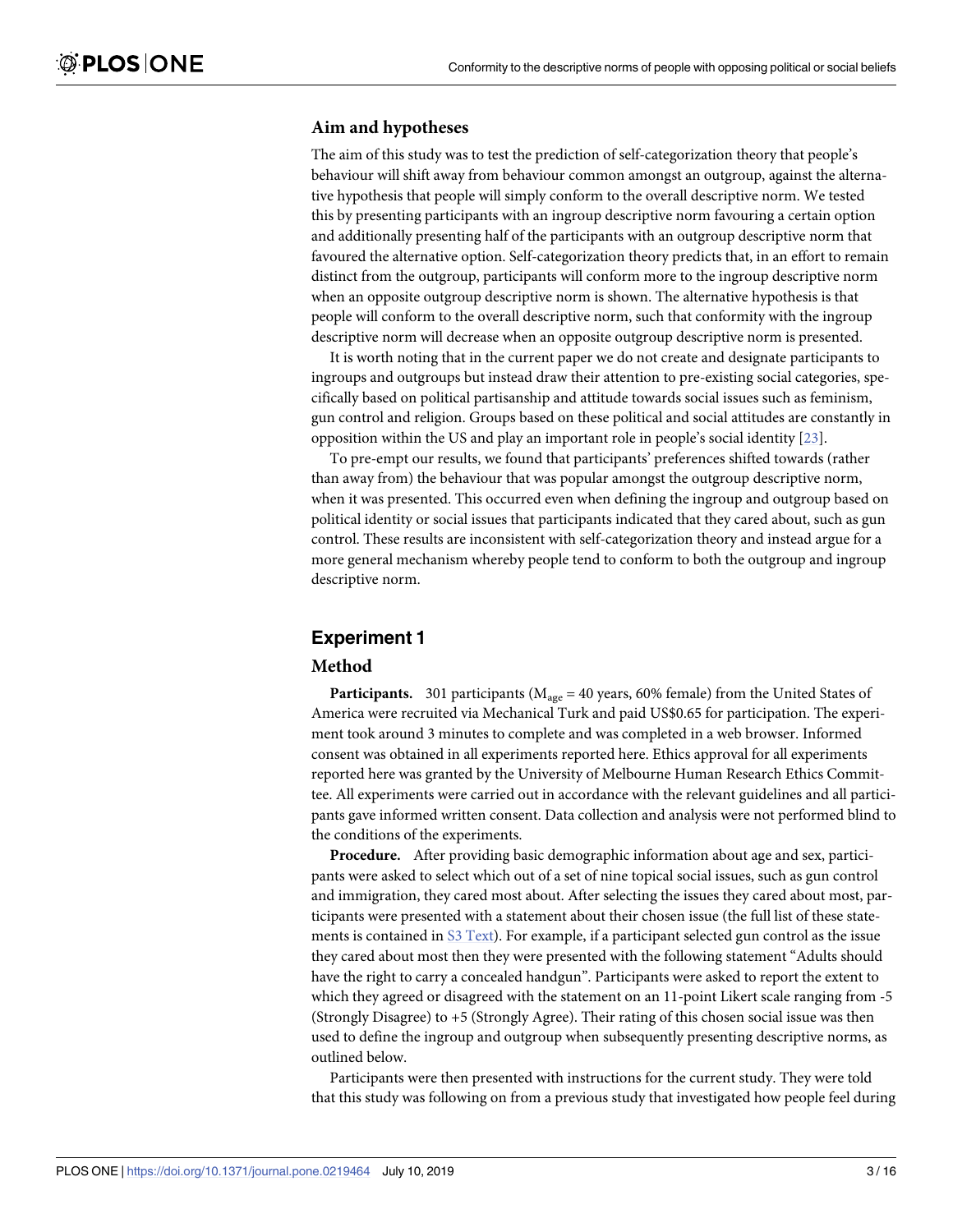<span id="page-3-0"></span>a moral dilemma. This background story was included simply to justify the source of the descriptive norms that were later presented. Participants were told that they would be presented with a scenario describing a moral dilemma and have to choose which action they would take and then rate how they would feel about it.

After reading these instructions, participants were presented with the following moral dilemma:

*"Imagine you have witnessed a man rob a bank. However, you then saw him do something unexpected with the money. He donated it all to a run-down orphanage that would benefit greatly from the money. You must decide whether to call the police and report the robber or do nothing and leave the robber alone."*

Below this moral dilemma, participants were presented with an ingroup descriptive norm informing them that 60% of previous participants who had agreed with them about their chosen social issue (i.e. members of their political ingroup) chose to act a certain way. Half of the participants were told that their ingroup members mostly chose to "call the police and report the robber" while the remaining half were told that their ingroup members mostly chose to "do nothing and leave the robber alone". So, for example, if participant X indicated that they cared most about gun control, they might have been told that "approximately 60% of participants who agreed with you about gun restrictions chose to call the police and report the robber".

Additionally, half of the participants were also that that, in the previous study, 85% of participants that disagreed with them on that issue chose the other option. From the example above, participant X would have been informed that "approximately 85% of participants who disagreed with you about gun restriction chose to do nothing and leave the robber alone". Thus, our study had a 2 x 2 balanced design: half our participants were told that the ingroup norm favoured one action whereas the remaining participants were told that it favoured the other action; half our participants were presented only with the ingroup norm, whereas the remaining participants were presented with both the ingroup and outgroup norms. For an example transcript, please see S1 [Text](#page-12-0).

Participants then indicated how they would respond to the moral dilemma on a 6-point Likert scale ranging from "Definitely call the police and report the robber" to "Definitely do nothing and leave the robber alone". To fit with the backstory presented in the instructions, participants were also asked to rate how good or bad they felt about their chosen action, although these responses were not analysed.

In order to ensure that participants were paying attention, as is especially recommended for Mechanical Turk studies [[24](#page-14-0)], we included an understanding check asking participants which of the following options was true about the previous study described in the instructions:

- 1. *Participants chose which action they preferred* (correct)
- 2. *Due to a computer error*, *participants were not allocated equally to imagine performing the different actions* (incorrect)
- 3. *No data was saved during the experiment*. (incorrect)
- 4. *The participants completed the experiment with their eyes closed*. (incorrect)

Finally, Postmes, Haslam and Jans' [\[25\]](#page-14-0) single-item social identification measure was included after the understanding check to test whether individuals identified with the relevant ingroup and did not identify with the relevant outgroup. This measure simply involves asking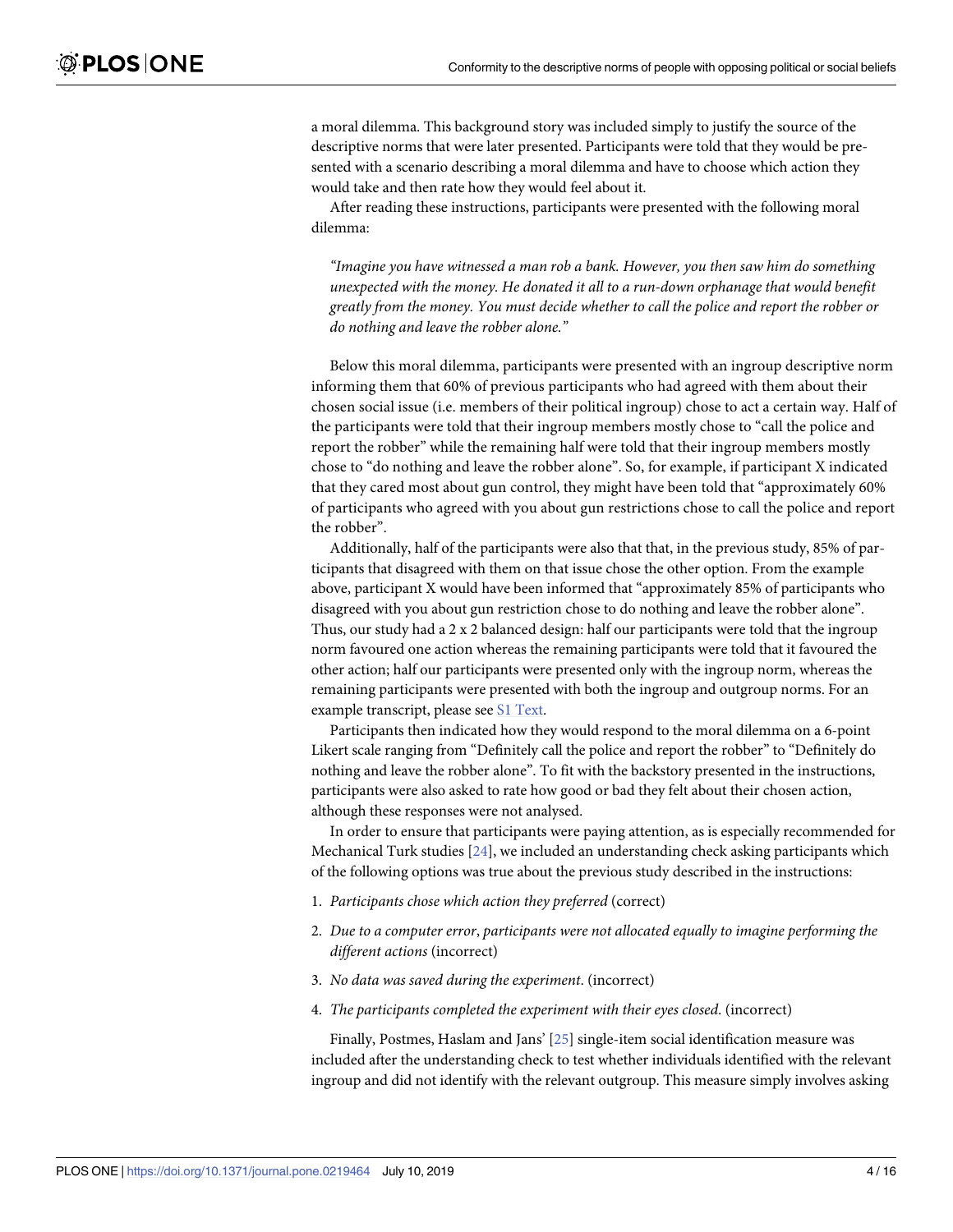<span id="page-4-0"></span>participants the extent to which they agree with two statements about whether they identified with the designated ingroup and outgroup. The statements were "I identify with [INGROUP]" and "I identify with [OUTGROUP]", where [INGROUP] and [OUTGROUP] were replaced with the appropriate descriptions (e.g. "Pro-Gun Enthusiasts" and "Anti-Gun Advocates").

**Design.** A 2 (INGROUP DESCRIPTIVE NORM) x 2 (BOTH NORMS SHOWN) between-subjects design was used. The independent variable BOTH NORMS SHOWN refers to whether only an ingroup descriptive norm was shown (BOTH NORMS SHOWN  $= 0$ ) or both an ingroup descriptive norm and an outgroup descriptive norm were shown (BOTH NORMS SHOWN  $= 1$ ). The variable INGROUP DESCRIPTIVE NORM refers to whether the ingroup descriptive norm favoured reporting the robber (INGROUP DESCRIPTIVE NORM =  $-1$ ) or leaving the robber alone (INGROUP DESCRIPTIVE NORM = 1). When both the ingroup and outgroup descriptive norms were shown, we randomly varied their ordering. This was done only to control for potential order effects and so was ignored when analysing the data. The dependent variable was participants' responses on the Likert scale rating the certainty with which they would act a certain way. Any participants that failed the understanding check were excluded because this indicated that they had not paid attention throughout the task. Additionally, any participants that reported being neutral about their chosen social issue was excluded because this prevented us from determining an ingroup and outgroup.

#### **Results**

37 participants were excluded from the analysis for either failing the understanding check (*n* = 23) and/or rating their attitude towards their chosen social issue as neutral (*n* = 14). The distribution of responses for the remaining 264 participants is shown in [Fig](#page-5-0) 1.

**Model comparison.** In order to ascertain the extent to which self-categorization theory provides a better or worse explanation of our data, we directly compared these competing accounts using models that reflect their different assumptions, as described below.

Each of the following models represent Bayesian versions of ordinal logistic regression, which predicts the proportions of responses on an ordinal scale while assuming that certain variables (in our case, the descriptive norms) change the odds of making higher or lower responses on the scale. Specifically, the variables are parameterized in terms of the natural log odds of favouring a higher response (more strongly preferring to not report the robber). We can represent this as shown in Eq 1:

$$
log_e(\text{odds of responding higher}) = b_{in}I + b_{both}B + b_{out}I \times B \tag{1}
$$

Here, *I* represents the INGROUP DESCRIPTIVE NORM condition and B represents the BOTH NORMS SHOWN condition. Because the option that was more popular with the ingroup was always less popular with the outgroup, we can represent both the presence and direction of the OUTGROUP DESCRIPTIVE NORM based on the interaction between the two independent variables  $(I \times B)$ . Meanwhile,  $b_{in}$ ,  $b_{both}$  *and*  $b_{out}$  are parameters representing the effects of changing these conditions. The self-categorization and the alternative account make different assumptions about these parameters, which we represent using different priors, as outlined shortly.

One additional piece of data that the self-categorization model can make use of is whether the participants reported identifying with the ingroup and reported not identifying with the outgroup. According to self-categorization theory, individuals should only want to conform to a supposed ingroup norm if they actually self-identify with that group and should only want to avoid following an outgroup norm when they consider that outgroup as separate from their self-identity. We thus include these interactions in the self-categorization model, as outlined in [Eq](#page-5-0) 2, where INGROUP AGREE is coded as 1 if the participant reports identifying with the ingroup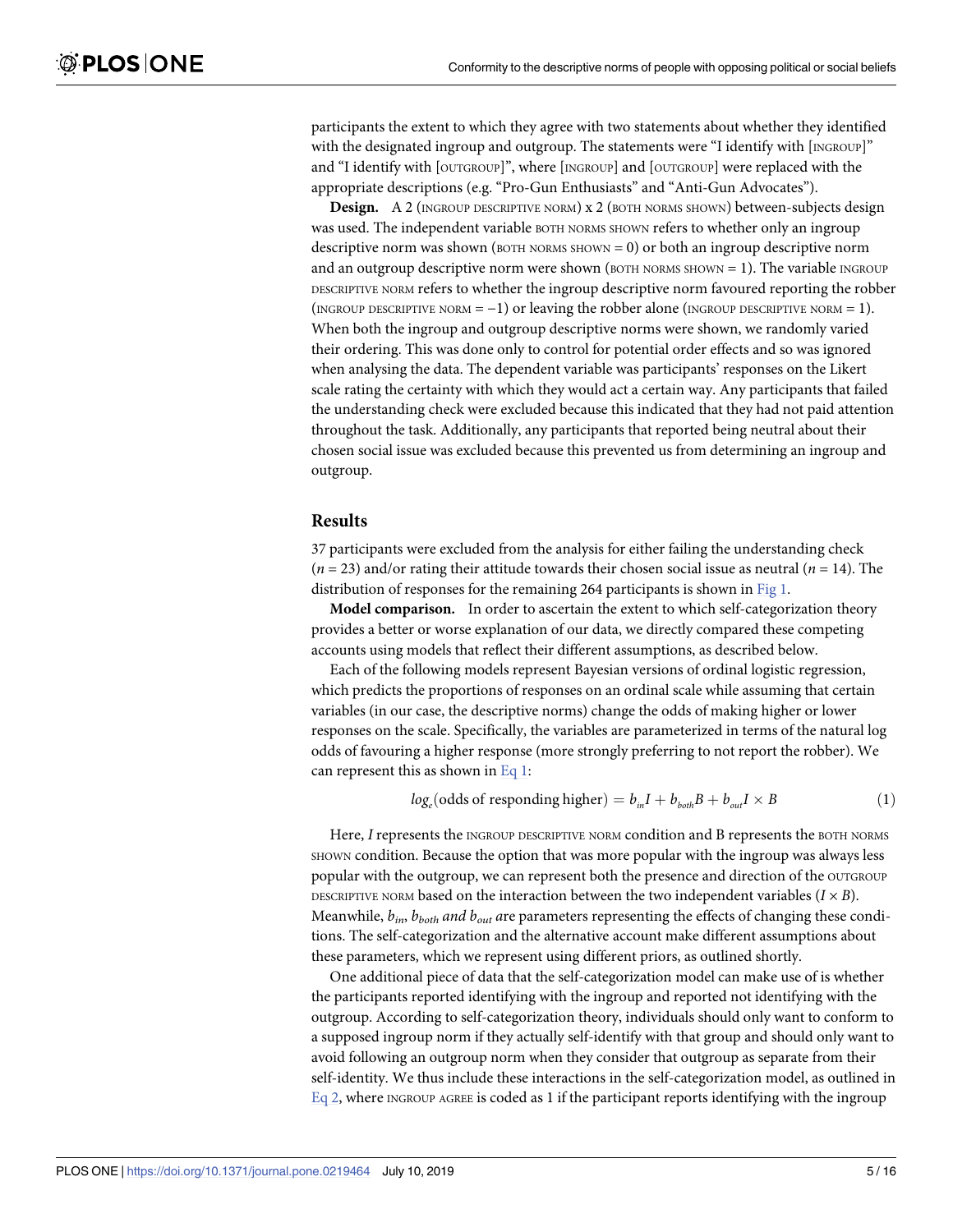<span id="page-5-0"></span>

[Fig](#page-4-0) 1. Superimposed bar chart representing responses to the moral dilemma in each condition of Experiment 1. The horizontal grey bars represent the relative proportion of each response in each condition. The vertical blue bars represent the mean response in each condition in order to give a better sense of how the pattern of responses changed in each condition. The results of Experiment 1 are consistent with the alternative hypothesis that people's preference will shift towards the overall norm.

<https://doi.org/10.1371/journal.pone.0219464.g001>

and 0 otherwise. Equivalent binary coding is used for OUTGROUP DISAGREE.

$$
log_e(\text{odds}) = b_{in}I \times \text{INGROUP AGREE} + b_{both}B + b_{out}I \times B \times \text{OUTGROUP DISAGREE}
$$
 (2)

The INGROUP AGREE and OUTGROUP DISAGREE variables effectively act as switches, determining whether the self-categorization model assumes the participant will be affected by the ingroup and outgroup descriptive norms respectively. The alternative hypothesis assumes that identification with the group that a descriptive norm comes from does not influence the effect of that descriptive norm and thus, these variables are ignored by the alternative model. Out of the 264 participants included in this analysis, 219 (83%) identified with the ingroup and 220 (83%) did not identify with the outgroup. Scores on these two variables had no bearing on a participant's inclusion in the data analysis, ensuring that the same participants are analysed for both the self-categorization and the alternative models.

Prior assumptions:  $b_{in}$ . Given the similarity of our ingroup norm condition to the experiments reported in Pryor, Perfors and Howe [\[26\]](#page-14-0), we used the observed effect of the ingroup descriptive norm in those experiments to inform our prior for the ingroup descriptive norm effect in the current analysis. The log odds ratio estimated across the relevant experiments from Pryor, Perfors and Howe [[26](#page-14-0)] was 1.02 with a standard deviation of 0.19 (see S2 [Text](#page-12-0)). A notable difference between those experiments and the descriptive norms that were presented in the current experiment is that the previous experiments presented a stronger ingroup descriptive norm (75% of ingroup did X) than the current experiment (60% of ingroup did X). To adjust for this difference and account for increased uncertainty in this parameter estimate, we set the prior distribution for the effect of the ingroup descriptive norm to be a folded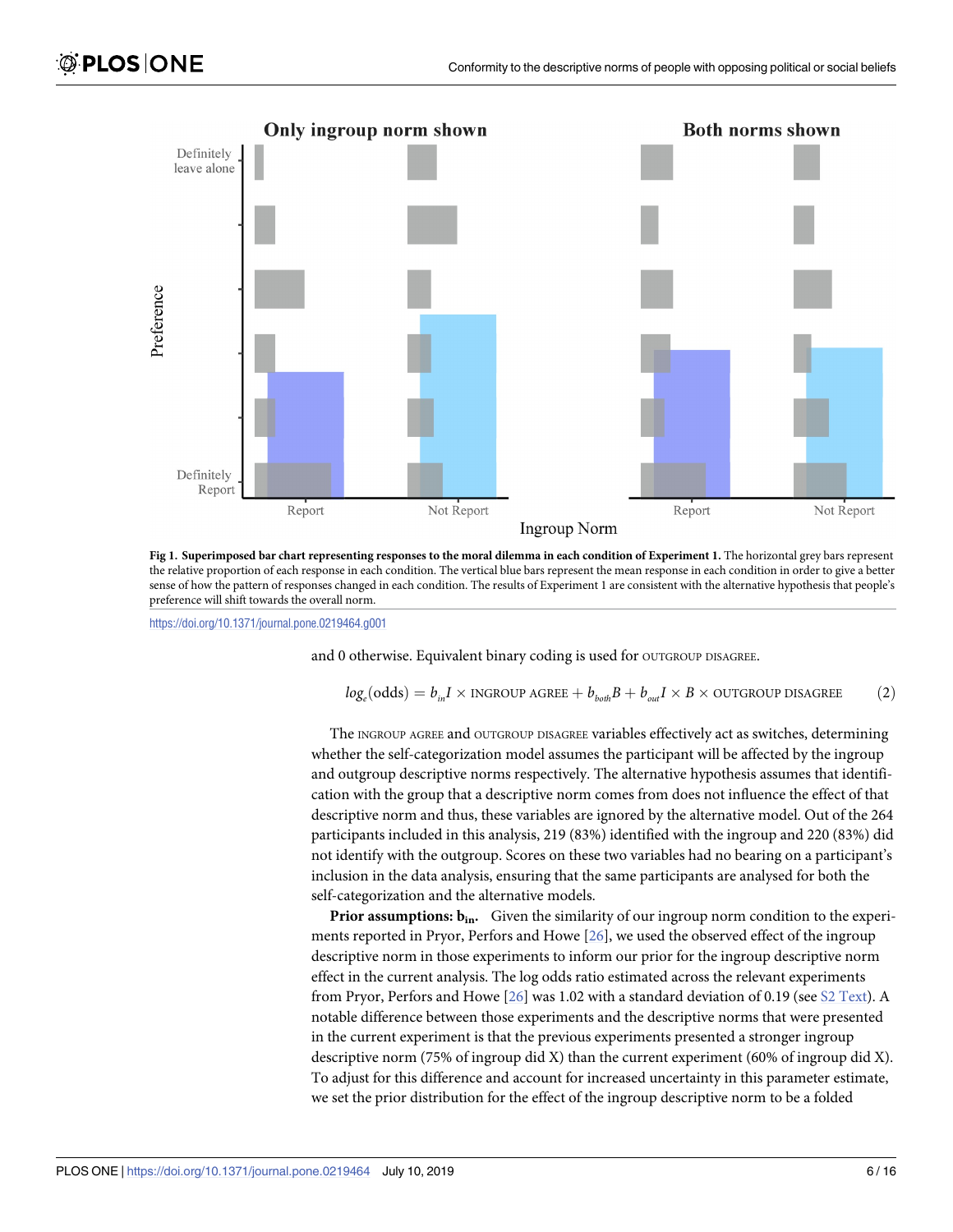<span id="page-6-0"></span>normal distribution with a mean of  $\frac{0.6}{0.75} \times 1.02 = 0.816$ , and a standard deviation of 0.5 for both the self-categorization and alternative models. We folded this normal distribution such that the prior is restricted to be greater than 0, given both models assume that people's preferences should shift towards the ingroup descriptive norm (i.e. the effect of the ingroup descriptive norm will be positive).

**Prior assumptions: b<sub>both</sub>.** The parameter  $b_{both}$  represents a possible main effect on responses of merely presenting both an ingroup and outgroup descriptive norm compared to only an ingroup norm, independent of the direction of those norms. Including this effect in the models is important as it allows for the possibility that the outgroup descriptive norm is more effective in one direction than in another. It also allows for the possibility that being presented with two opposing descriptive norms shifts people's bias. For example, the increased ambiguity caused by having opposing norms presented may elicit an omission bias [[27](#page-14-0)], wherein taking no action (i.e. not reporting the robber) is favoured more often, independent of the actual direction of the descriptive norms. Given that the presentation of the outgroup descriptive norm was independent of the direction of either norm, we had no clear, theoretical reason to predict a strong systematic effect in either direction due to merely presenting an outgroup descriptive norm, independent of that descriptive norm's direction. Thus, the self-categorization and the alternative model both adopt a weakly informative prior for *bboth*, represented by a normal distribution with a mean of 0 and standard deviation of 0.5.

**Prior assumptions:**  $\mathbf{b}_{\text{out}}$ . The parameter  $b_{\text{out}}$  is the key manner in which the self-categorization explanation of the descriptive norm effect differs from that of the alternative hypothesis that people conform to the overall descriptive norm. This parameter represents the extent to which presenting an outgroup descriptive norm that is opposite to the ingroup descriptive norm shifted preferences towards or away from the option favoured by the ingroup descriptive norm.

For self-categorization theory, presenting an outgroup descriptive norm that opposes the ingroup descriptive norm is expected to increase conformity with the ingroup norm. We represented this with a normally-distributed prior that was restricted to be greater than 0 (specifically a half-normal distribution with a mean of 0 and standard deviation of 0.5).

Contrasting with self-categorization theory, the alternative hypothesis assumes that people care about the overall descriptive norm, regardless of whether it comes from an ingroup or outgroup. Under it, ingroup and outgroup descriptive norms are assumed to affect preferences equivalently, only differing to the extent that the strength of these norms differ. Given that 85% of the outgroup was said to have favoured a particular option, compared to 60% of the ingroup favouring the alternative option, we represented this expectation by setting  $b_{out}$  to be a transformation of  $b_{in}$ , such that  $b_{out} = -\frac{0.85}{0.6} b_{in}$ .

**Model comparison.** We assessed the relative evidence for the self-categorization model and the alternative model provided by the data using a Bayes Factor (BF) calculated with the "Bridge Sampling" package in R [\[28\]](#page-14-0). This Bayes Factor represents the probability of the observed data occurring under the alternative model relative to the probability of the observed data occurring under the self-categorization model. Specifically,

$$
BF = \frac{p(data|alternative)}{p(data|self-categorization)}
$$

We found a BF of 34.97, suggesting that the observed data was 34.97 times more likely under the alternative model than under the self-categorization model. This represents strong evidence in favour of the alternative model over the self-categorization model. These results remain qualitatively the same across different values for the mean of the *bout* prior (0, 0.5 and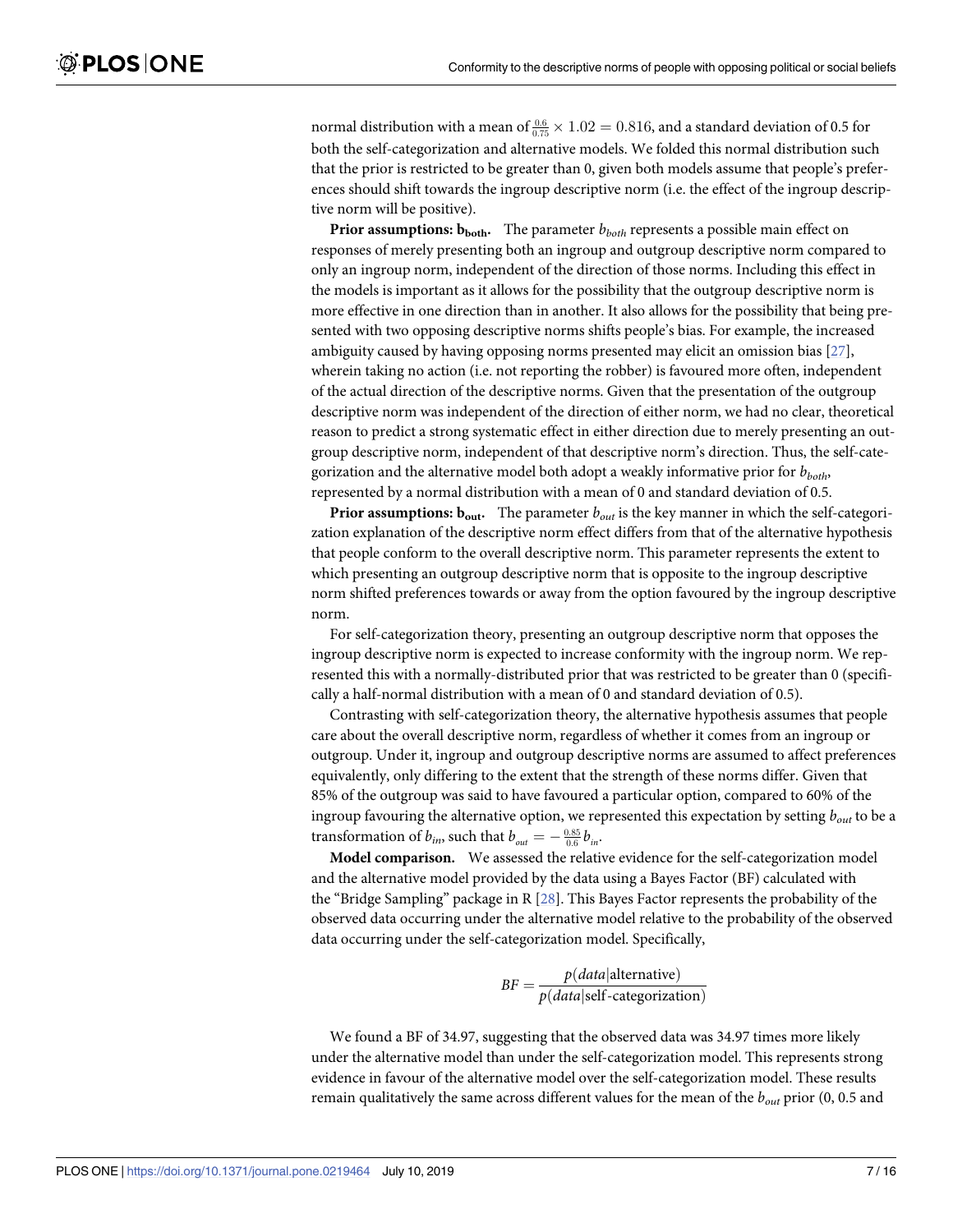

Fig 2. Violin plots of the prior (dashed blue lines) and posterior (solid black lines) density for each of the parameters in both the self**categorization model and the alternative model for Experiment 1.** The results favour the alternative model over the self-categorization model.

<https://doi.org/10.1371/journal.pone.0219464.g002>

1) and across differing values of the standard deviation of this prior (0.25, 0.5, 1 and 2), with the Bayes Factor always favoring the alternative model and ranging from 30.04 to 522.62.

Fig 2 shows the prior and posterior distribution of the parameters for each model. Even when we presented descriptive norms from ingroups and outgroups defined on issues that participants cared about and accounted for whether participants actually identified as ingroup members and did not identify with the outgroup (i.e. under conditions strongly favouring the self-categorization model), we did not find data consistent with self-categorization theory. Instead, these results support the alternative hypothesis that people tend to favour the overall descriptive norms, whether they identify with the people this norm relates to or not.

**Effect sizes.** As an additional analysis, we ran a frequentist ordinal logistic regression to measure the effect sizes for the parameters reported in [Eq](#page-4-0) 1. We found a significant effect of the INGROUP DESCRIPTIVE NORM  $(N = 264, OR = 2.48, 95\% CI[1.35, 4.58])$ , wherein participants' preference shifted towards favouring the option that was popular under the ingroup descriptive norm. There was no significant shift in bias for participants who had BOTH NORMS SHOWN (*N* = 264, OR = 1.39, 95%CI[0.760, 2.55]). The observed interaction between INGROUP DESCRIP-TIVE NORM and BOTH NORMS SHOWN (i.e. the effect of the OUTGROUP DESCRIPTIVE NORM) was in the direction consistent with the alternative hypothesis however, this effect was not significant  $(N = 264, \text{ OR } = 0.429, 95\% \text{CI}[0.181, 1.01]).$ 

#### **Experiment 2**

Experiment 1 found strong evidence against self-categorization theory, instead favouring the alternative hypothesis that people care more about the overall descriptive norm than about actively not conforming to outgroup descriptive norms. However, a frequentist analysis failed to reject the null hypothesis for the effect of the outgroup descriptive norm. Additionally, it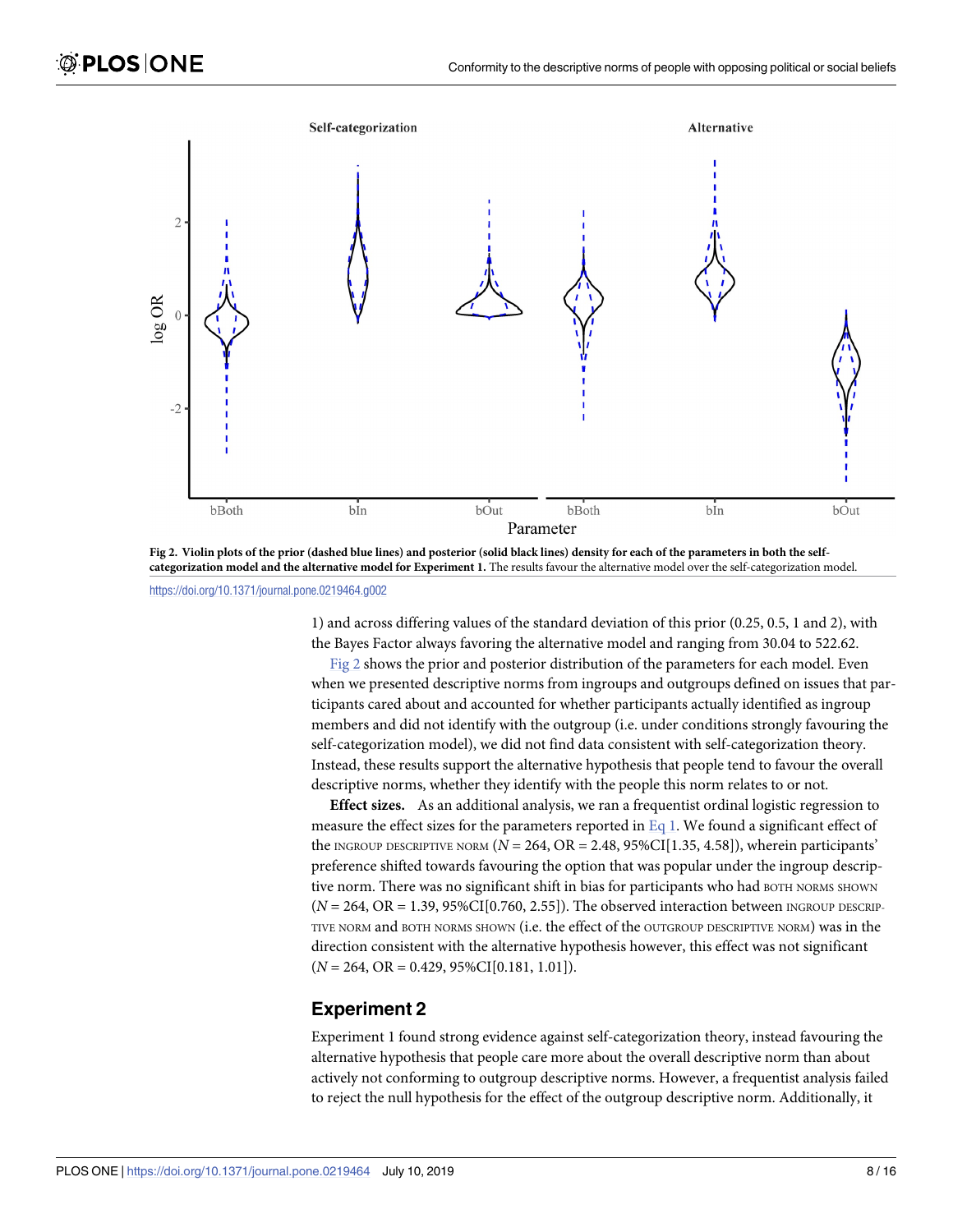<span id="page-8-0"></span>may be the case that self-categorization mechanisms were not engaged due to the abstract nature of how we defined ingroups and outgroups. Self-categorization mechanisms may require a clearer social entity with which people can identify, such as political groups. We therefore conducted a pre-registered conceptual replication of Experiment 1, using political identity to define ingroups and outgroups, in order to ascertain whether the results from Experiment 1 were reliable. The pre-registration for this experiment is available at: [https://osf.](https://osf.io/j9ugv) [io/j9ugv.](https://osf.io/j9ugv)

#### **Method**

**Participants.** 600 English-speaking participants ( $M_{\text{age}} = 40$  years, 47% female) from the United States of America agreed to participate via Mechanical Turk in exchange for US\$0.65.

**Procedure and design.** Experiment 2 was exactly the same as Experiment 1 except that participants no longer selected and rated social issues that they cared about. Instead, participants were asked to rate their attitudes towards the two major US political parties (Republican and Democratic party) on an 11-point Likert scale ranging from "Strongly dislike" (-5) to "Strongly like" (+5). These ratings were used to define the ingroup and outgroup when subsequently presenting descriptive norms. Specifically, if the participant reported liking the Democratic party and disliking the Republican party, then the ingroup was Democratic party supporters while the outgroup was Republican party supporters and vice versa for those that reported liking the Republican party. For the 11 participants who reported disliking both the Republican and Democratic party, the ingroup was designated as Independents or other party supporters and their outgroup was designated as Republican or Democratic party supporters. This was reversed for the five participants that reported liking both parties. Twenty-five participants were excluded for rating both parties as neutral, preventing allocation of ingroups and outgroups.

#### **Results**

92 participants were excluded from the analysis for either failing the understanding check  $(n = 53)$  and/or rating both political parties as neutral  $(n = 42)$ , preventing determination of an ingroup and outgroup. The distribution of responses for the remaining 508 participants is shown in [Fig](#page-9-0) 3. Out of these participants, 428 (84%) identified with the ingroup and 437 (86%) did not identify with the outgroup, suggesting the allocation of ingroups and outgroups was generally, though not universally, successful.

An ordinal logistic regression found a significant effect of the INGROUP DESCRIPTIVE NORM (*N* = 508, OR = 1.79, 95%CI[1.16, 2.78]), wherein participants' preferences tended to favour the ingroup descriptive norm. There was no significant shift in bias for participants who had BOTH NORMS SHOWN  $(N = 508, OR = 1.41, 95\%CI[0.91, 2.18])$ . The observed interaction between INGROUP DESCRIPTIVE NORM and BOTH NORMS SHOWN (i.e. the effect of the OUTGROUP DESCRIPTIVE NORM), found that preferences significantly shifted towards the outgroup descriptive norm and away from the ingroup descriptive norm, consistent with the alternative hypothesis ( $N = 508$ ,  $OR = 0.477, 95\% CI[0.26, 0.88]$ .

Direct comparison of the self-categorization model and the alternative model found a BF of 286.31 in favour of the alternative model, showing strong evidence against the self-categoriza-tion model. [Fig](#page-9-0) 4 shows the prior and posterior distribution of the parameters for each model. Even when we presented descriptive norms allegedly associated with political identity, participants' responses tended to shift towards, rather than away from, the descriptive norm of the outgroup. If we collapse across both of the experiments reported in this paper, we find a Bayes Factor of 1272.50 in favour of the alternative model.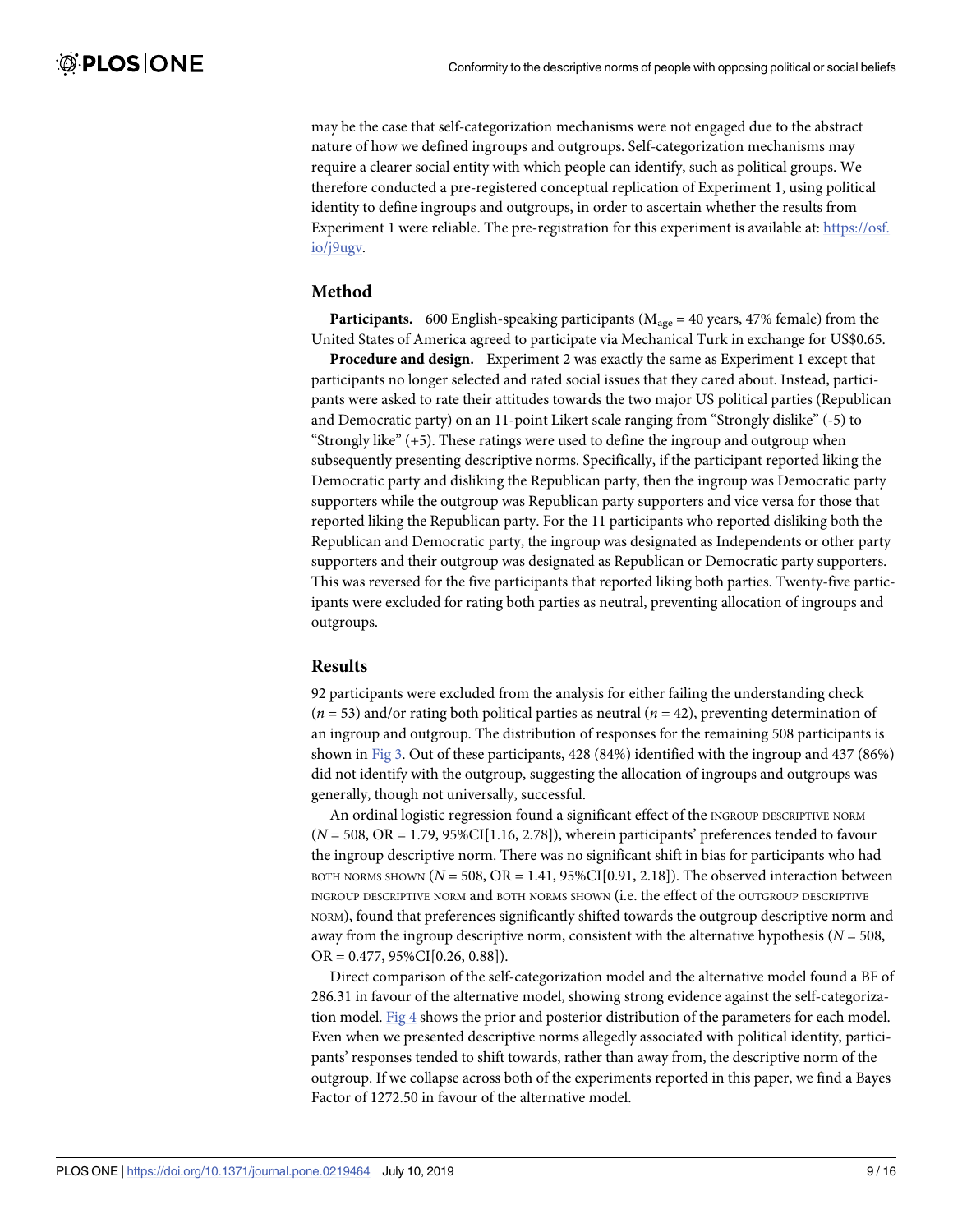<span id="page-9-0"></span>

**[Fig](#page-8-0) 3. Distribution of responses by condition in Experiment 2.** The horizontal grey bars represent the distribution of responses for each condition in Experiment 2. The vertical blue bars show the mean response for each condition to give an indication of the direction that responses shifted between conditions.

<https://doi.org/10.1371/journal.pone.0219464.g003>



[Fig](#page-8-0) 4. Violin plots of the prior (dashed blue lines) and posterior (solid black lines) density for each of the parameters in both the self**categorization model and the alternative model for Experiment 2.** The results favour the alternative model over the self-categorization model.

<https://doi.org/10.1371/journal.pone.0219464.g004>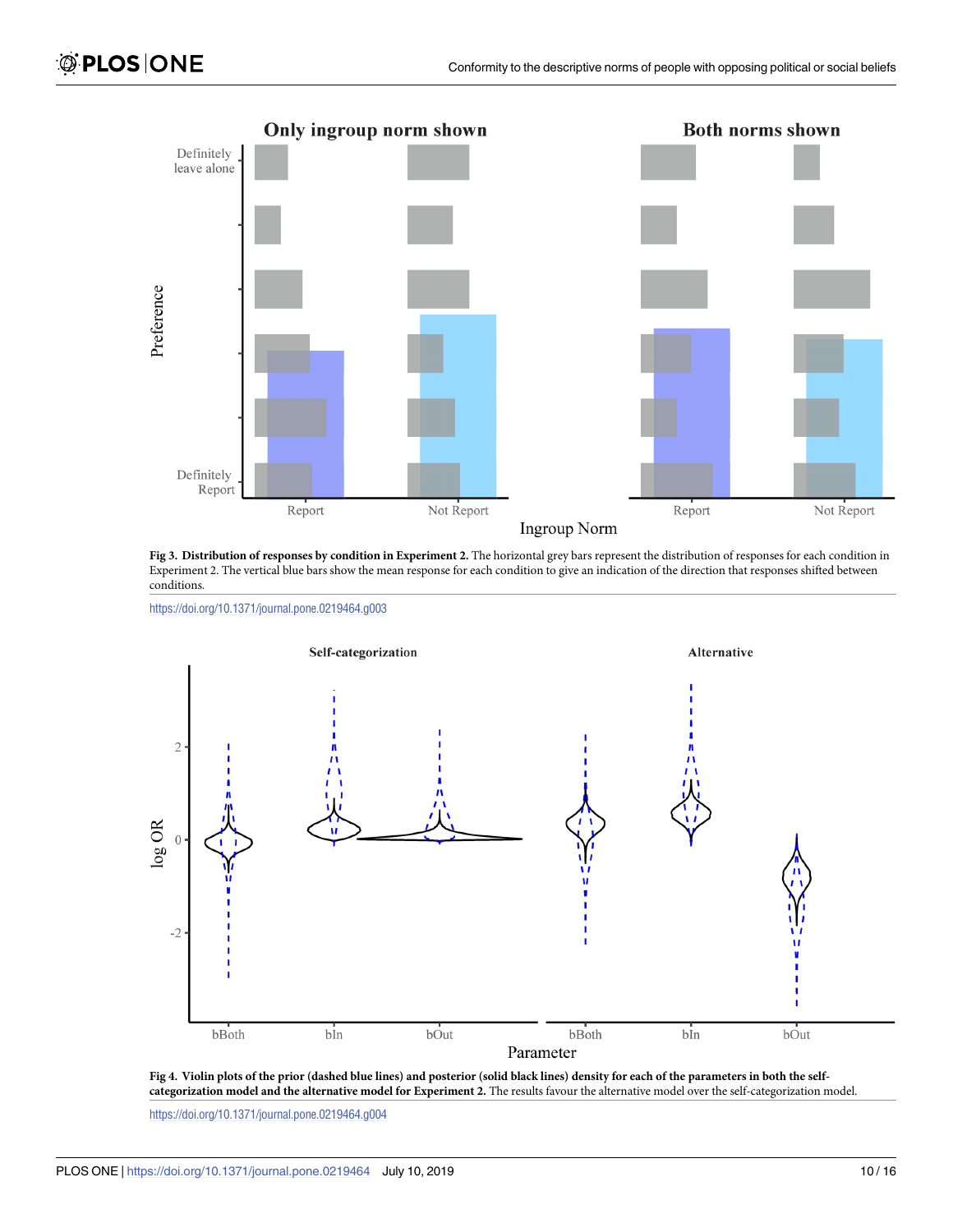#### <span id="page-10-0"></span>**Discussion**

According to self-categorization theory, people are expected to actively conform to the norms of groups with which they identify at a given time (ingroups) and actively try to avoid conforming to the norms of groups with which they do not identify (outgroups) [\[9\]](#page-13-0). Across two experiments, we found evidence against this; participants shifted their preferences away from an option that was popular with an ingroup when they were additionally presented with an outgroup descriptive norm that favoured the alternative option. Interestingly, this was found even though ingroups and outgroups were defined based on political identity or social issues that participants themselves indicated that they personally cared strongly about (e.g. gun control). Thus, our findings provide strong evidence that self-categorization theory is unable to fully explain the descriptive norm effect. Instead, we suggest that people care more about following whichever behaviour is more popular overall.

It is worth emphasizing that our results do not prove that self-categorization never influences the descriptive norm effect. The fact we found results counter to self-categorization theory, even under conditions theoretically suited to it, suggests that self-categorization is less general than previously thought and cannot fully account for the descriptive norm effect. However, it may be that self-categorization contributes to the descriptive norm effect but only under more restricted conditions. For example, in the current paper, the descriptive norms were experimentally varied such that they had no pre-existing association with either the ingroup or outgroup. It may be that self-categorization only applies when a descriptive norm is strongly stereotypical of a group, such that it is a well-established part of ingroup or outgroup identity. Testing self-categorization theory under such conditions would be impractical though, given experimentally manipulating people's ongoing stereotypes is difficult and likely unethical.

Alternatively, self-categorization mechanisms may be limited to when the descriptive norms are stronger. It may be that if a behaviour or preference is not essentially uniform across a group (i.e. approximately 100% of the group engages in it) then it is not considered a salient part of that group's identity. In the current paper, we used descriptive norms that were notably lower than 100%. Perhaps presenting norms that are closer to 100% might be considered more relevant to group identity and thus, self-categorization mechanisms might be more engaged. Given most descriptive norms, both appearing in research and the real-world, are generally weaker than 100%, this would substantially limit the relevance of self-categorization theory. Nevertheless, the extent to which varying the strength of descriptive norms changes the mechanisms driving their influence would be a compelling area for future research.

We are also not arguing that people do not distinguish between the ingroup and the outgroup. The alternative model specified in this paper made a simplifying assumption that, ingroup and outgroup descriptive norms would have equivalent effects on people's preference assuming they are of equal strength. This is an unrealistic assumption and likely served to hinder the alternative model. Pryor, Perfors and Howe [[26](#page-14-0)], for example, presented norms from an ingroup and outgroup of equal strength and found that participants tended to conform more to the ingroup norm than the outgroup norm. While people's responses to ingroup and outgroup norms may tend to differ in degree, our results suggest that they do not differ in direction.

In terms of the generality of this finding, it is worth noting that we focused exclusively on descriptive norms, relating to what most other people do. Another important social pressure involves how most other people feel we ought to behave, termed injunctive norms. Descriptive and injunctive norms do not always align [[29](#page-14-0)] and can have distinct effects [[30](#page-14-0)]. Given injunctive norms more directly relate to the attitudes of other people, it is possible that they are more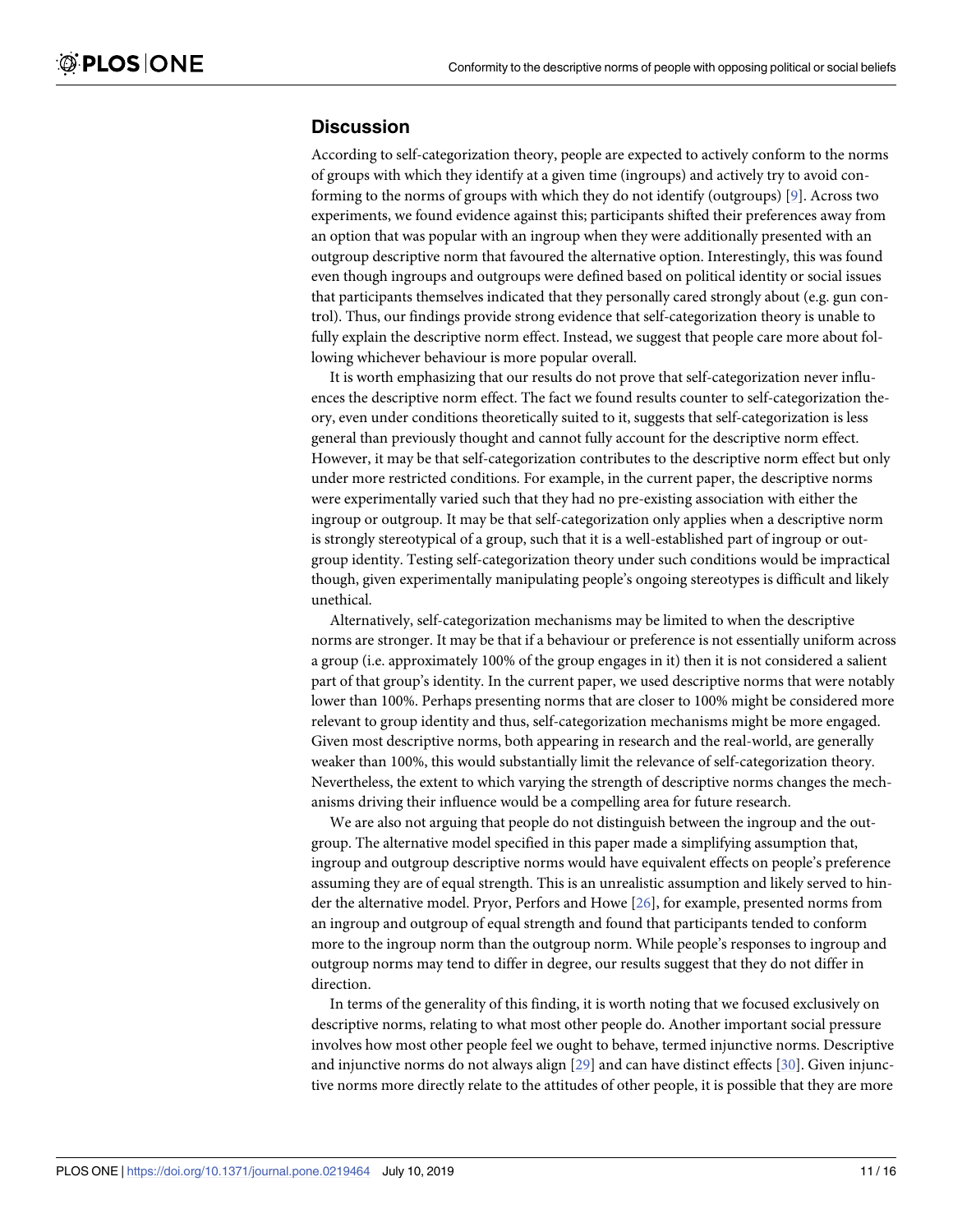<span id="page-11-0"></span>relevant to group identity and thus, may be more likely to engage self-categorization mechanisms. Nevertheless, it has been found that people tend to automatically and implicitly infer the existence of injunctive norms when informed about descriptive norms  $[31]$  $[31]$  $[31]$ , so it is possible our participants were not only influenced by our explicitly presented descriptive norms but also by their inferred injunctive norms.

Our data shows that, at least in some circumstances, people tend to conform to descriptive norms even when they are exhibited by an outgroup. There are a number of reasons why this might occur. One possible reason is that people may have an evolved or conditioned anxiety response to deviating from the overall descriptive norm. If everyone else is engaging in a behaviour, it is often because that behaviour has been deemed beneficial by others [\[32\]](#page-14-0) and deviating from it may cause you to stand out and expose yourself to additional risk [[33](#page-14-0)]. Psychological studies [[34](#page-14-0), [35](#page-14-0)], sociological studies [\[36\]](#page-14-0) and agent-based simulations [[37](#page-14-0)] have shown that conformity or societal norms tend to be stronger when the society or individuals within it are threatened. Thus, people may conform to norms simply because they feel anxious otherwise.

Another possible reason why individuals may conform to the overall descriptive norm, regardless of group status, might be to diffuse responsibility. Studies have shown people experience more regret for bad outcomes that result from actions rather than simply omitting to act [\[38–40](#page-14-0)]. In the case of descriptive norms, it may be that people can offload the sense of responsibility for a decision if most other people are engaging in it. Acting differently to how most people are behaving requires taking on a greater level of personal responsibility for the decision, increasing the potential for anticipated regret. Consistent with the idea that anticipated regret is reduced when offloading the responsibility to others, Steffel and Williams [\[41\]](#page-14-0) found that regret decreased when delegating a decision to someone else, even when the outcome of the decision was the same and that delegate was inexperienced. Similarly, this diffusion of responsibility may also decrease the level of guilt people feel when following a descriptive norm, as seen in the bystander effect [[42](#page-14-0)].

One final reason why people may tend to conform to the overall norm is that they view it as the status quo. Studies have found that people like to maintain the current situation rather than enact change [[43](#page-14-0), [44](#page-15-0)]. A similar reason may lead people to conform with norms. The most prominent explanation for these status quo biases is loss aversion [[45](#page-15-0)]. If people treat the overall descriptive norm as a reference point, then they may tend to evaluate all other options relative to it. Any way in which an option is better than the overall descriptive norm will be seen as a gain while any way in which an option is worse than the overall descriptive norm will be seen as a loss. The notion of loss aversion then suggests that these losses loom larger than gains, such that shifting away from the overall descriptive norm tends to have a net negative value. However, the moral dilemmas presented in the current paper were hypothetical and, even hypothetically, did not offer any clear personal gains or losses to the participant. Thus, unless the notion of loss aversion extends beyond personal outcomes, it may not be able to explain our particular findings.

The current study was not designed to distinguish between these competing reasons as to why people may tend to adhere to the overall descriptive norm. Further work would be needed to determine which processes are important in which circumstances. For example, if people follow the overall descriptive norm because it allows them to reduce their sense of guilt in the event that their action has negative consequences, we would expect the descriptive norm effect to be stronger when the decision has important consequences external to the participant, increasing the potential level of guilt. In contrast, loss aversion and anticipated regret explanations would predict the effect to be stronger when the decision has large personal consequences for the participant. If people follow norms due to a conditioned or evolved anxiety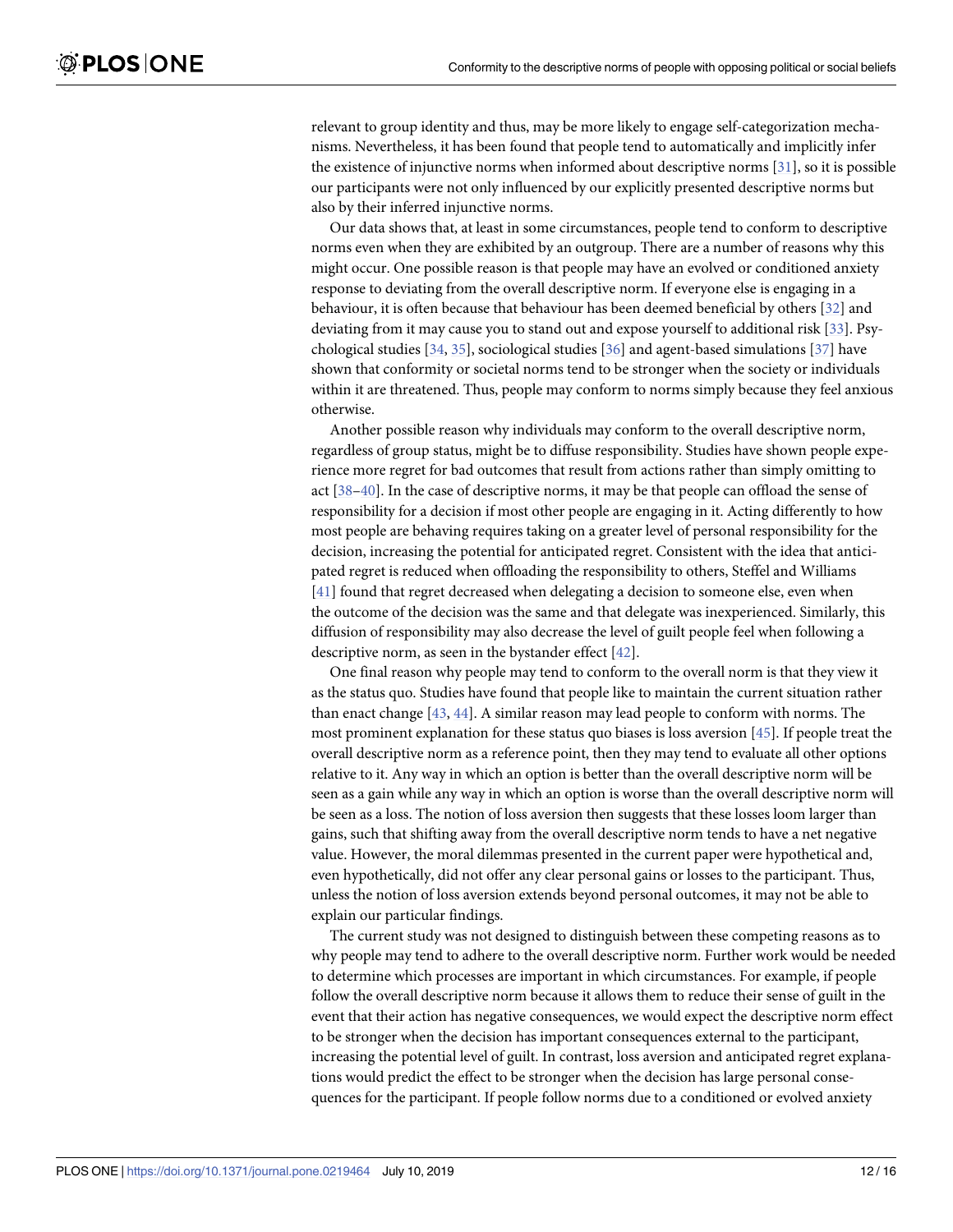<span id="page-12-0"></span>response to violating norms, then they should be influenced by the descriptive norm just as much, regardless of the above changes, provided anxiety is controlled for. All of these alternative explanations we have offered suggest that negative emotions such as guilt and anxiety are increased when deviating from a norm. Self-report and physiological tests could look at whether this is the case or whether entirely different explanations are needed.

Though this paper is theoretically driven, the fact that descriptive norms are commonly used in real-world behavioural interventions encourages consideration of the real-world implications of our findings. The obvious implication of our results is that people may tend to conform to popular behaviour, even when that behaviour is predominantly engaged in by outgroup members. For example, if a particular social group tends to engage in an undesirable, polarized behaviour, our findings suggest that increasing exposure of these individuals to people outside their group is likely to decrease the incidence of their undesirable behaviour. In contrast, self-categorization theory predicts that increased exposure to outgroups would encourage such individuals to further polarize towards their socially undesirable behaviour.

In this paper we found that people's preference shifted towards an option that was popular based on descriptive norms, even when the option was popular amongst outgroup members. This occurred even when the outgroup was based on strongly divisive issues such as political affiliation or important social issues. Prior to this research, it would have been intuitive to predict that people would actively avoid following the norms of outgroups they are clearly opposed to (such as an opposing political party). This prediction is made by self-categorization theory, a particularly prominent explanation of the descriptive norm effect. Thus, self-categorization theory cannot explain our results. Instead, other theoretical explanations of the descriptive norm effect are needed that assume people have a more general desire to conform towards norms, even when they come from an outgroup. We have considered how a number of more general mechanisms drawn from broader findings on conditioned emotional responses, anticipated regret and reference point effects could potentially explain our findings.

#### **Supporting information**

**S1 [Text](http://www.plosone.org/article/fetchSingleRepresentation.action?uri=info:doi/10.1371/journal.pone.0219464.s001). Example transcript.** (DOCX)

**S2 [Text](http://www.plosone.org/article/fetchSingleRepresentation.action?uri=info:doi/10.1371/journal.pone.0219464.s002). Description of prior analysis.** (DOCX)

**S3 [Text](http://www.plosone.org/article/fetchSingleRepresentation.action?uri=info:doi/10.1371/journal.pone.0219464.s003). Description of issue statements.** (DOCX)

#### **Acknowledgments**

This research was supported by an Australian Government Research Training Program Scholarship. The funders had no role in study design, data collection and analysis, decision to publish or preparation of the manuscript.

#### **Author Contributions**

**Conceptualization:** Campbell Pryor, Amy Perfors, Piers D. L. Howe.

**Data curation:** Campbell Pryor.

**Formal analysis:** Campbell Pryor.

**Methodology:** Campbell Pryor, Amy Perfors, Piers D. L. Howe.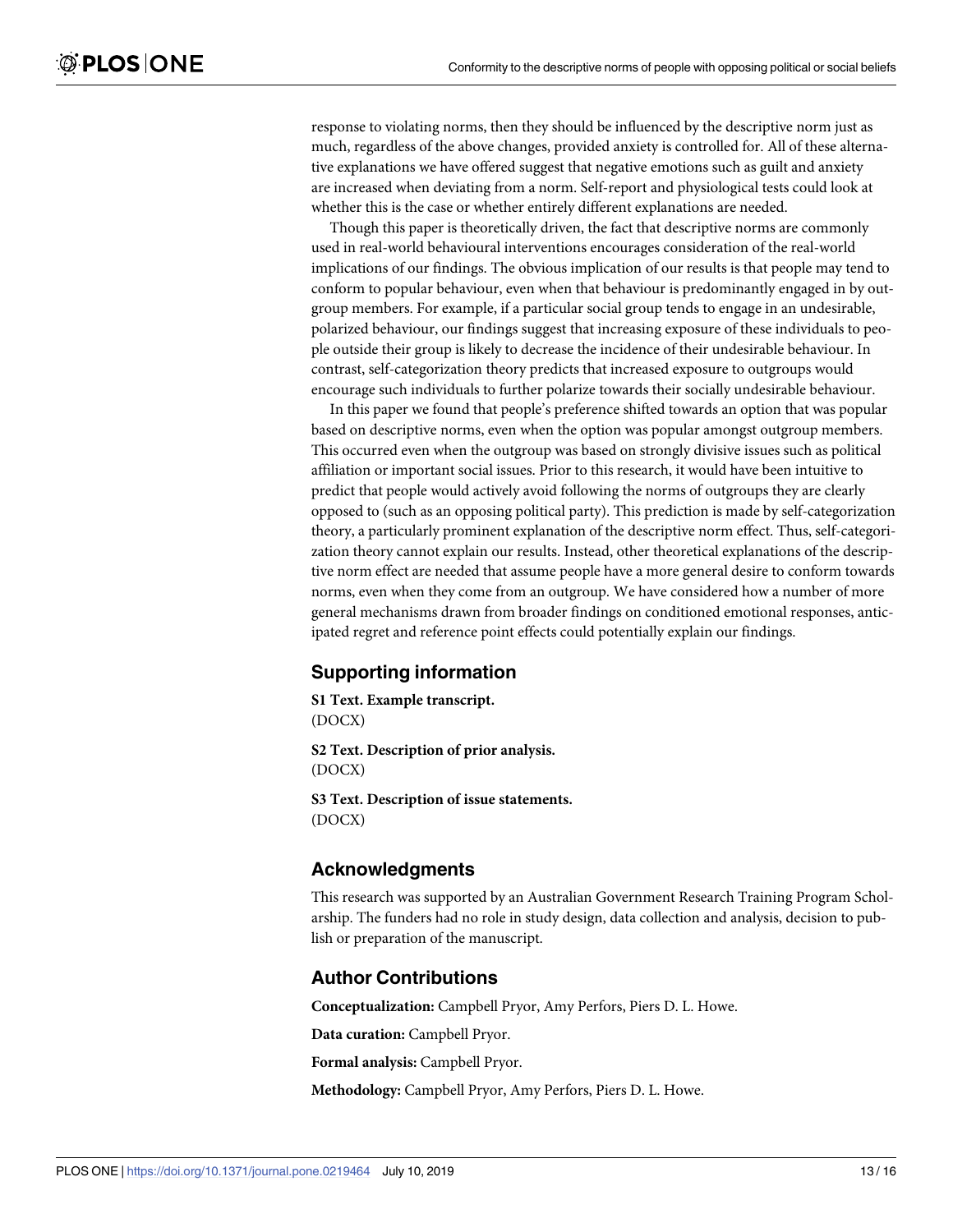<span id="page-13-0"></span>**Project administration:** Campbell Pryor.

**Software:** Campbell Pryor.

**Supervision:** Amy Perfors, Piers D. L. Howe.

**Visualization:** Campbell Pryor.

**Writing – original draft:** Campbell Pryor.

**Writing – review & editing:** Campbell Pryor, Amy Perfors, Piers D. L. Howe.

#### **References**

- **[1](#page-0-0).** Asch SE. Effects of group pressure upon the modification and distortion of judgments. In: Guetzkow H, editor. Groups, Leadership, and Men. Pittsburgh, PA: Carnegie Press; 1951. p. 177–90.
- **[2](#page-0-0).** Sherif M. The psychology of social norms. New York & London: Harper & Brothers Publishing; 1936.
- **[3](#page-0-0).** Wenzel M. Misperceptions of social norms about tax compliance: From theory to intervention. Journal of Economic Psychology. 2005; 26(6): 862–83.
- **[4](#page-0-0).** Schultz PW, Nolan JM, Cialdini RB, Goldstein NJ, Griskevicius V. The constructive, destructive, and reconstructive power of social norms. Psychological science. 2007; 18(5): 429–34. [https://doi.org/10.](https://doi.org/10.1111/j.1467-9280.2007.01917.x) [1111/j.1467-9280.2007.01917.x](https://doi.org/10.1111/j.1467-9280.2007.01917.x) PMID: [17576283](http://www.ncbi.nlm.nih.gov/pubmed/17576283)
- **[5](#page-0-0).** Cabinet Office, The Behavioural Insights Team, Department of Health, Driver and Vehicle Licensing Agency, NHS Blood and Transplant. Applying behavioural insights to organ donation: Preliminary results from a randomised controlled trial. London: Cabinet Office; 2013.
- **[6](#page-0-0).** Abbink K, Freidin E, Gangadharan L, Moro R. The effect of social norms on bribe offers. The Journal of Law, Economics, and Organization. 2018; 34(3): 457–74.
- **[7](#page-0-0).** Köbis NC, Van Prooijen J-W, Righetti F, Van Lange PA. "Who doesn't?"—The impact of descriptive norms on corruption. PloS one. 2015; 10(6): e0131830. <https://doi.org/10.1371/journal.pone.0131830> PMID: [26121127](http://www.ncbi.nlm.nih.gov/pubmed/26121127)
- **[8](#page-0-0).** Bicchieri C, Xiao E. Do the right thing: but only if others do so. Journal of Behavioral Decision Making. 2009; 22(2): 191–208.
- **[9](#page-0-0).** Hogg MA, Turner JC, Davidson B. Polarized Norms and Social Frames of Reference: A Test of the Self-Categorization Theory of Group Polarization. Basic and Applied Social Psychology. 1990; 11(1): 77–100.
- **[10](#page-0-0).** Tajfel H. Experiments in intergroup discrimination. Scientific American. 1970; 223(5): 96–103. PMID: [5482577](http://www.ncbi.nlm.nih.gov/pubmed/5482577)
- **[11](#page-0-0).** Haslam SA, Oakes PJ, McGarty C, Turner JC, Reynolds KJ, Eggins RA. Stereotyping and social influence: The mediation of stereotype applicability and sharedness by the views of in-group and out-group members. British Journal of Social Psychology. 1996; 35(3): 369–97.
- **[12](#page-0-0).** Turner JC. Explaining the nature of power: A three-process theory. European journal of social psychology. 2005; 35(1): 1–22.
- **[13](#page-0-0).** Turner JC, Hogg MA, Oakes PJ, Reicher SD, Wetherell MS. Rediscovering the social group: A self-categorization theory. Oxford, UK: Basil Blackwell; 1987.
- **[14](#page-1-0).** Wellen JM, Hogg MA, Terry DJ. Group norms and attitude–behavior consistency: The role of group salience and mood. Group Dynamics: Theory, Research, and Practice. 1998; 2(1): 48–56.
- **[15](#page-1-0).** Smith JR, Terry DJ. Attitude-behaviour consistency: The role of group norms, attitude accessibility, and mode of behavioural decision-making. European Journal of Social Psychology. 2003; 33(5): 591–608.
- **[16](#page-1-0).** Rimal RN. Modeling the relationship between descriptive norms and behaviors: A test and extension of the theory of normative social behavior (TNSB). Health Communication. 2008; 23(2): 103-16. [https://](https://doi.org/10.1080/10410230801967791) [doi.org/10.1080/10410230801967791](https://doi.org/10.1080/10410230801967791) PMID: [18443998](http://www.ncbi.nlm.nih.gov/pubmed/18443998)
- **[17](#page-1-0).** Rimal RN, Real K. How behaviors are influenced by perceived norms: A test of the theory of normative social behavior. Communication Research. 2005; 32(3): 389–414.
- **[18](#page-1-0).** Rimal RN, Real K. Understanding the influence of perceived norms on behaviors. Communication Theory. 2003; 13(2): 184–203.
- **[19](#page-1-0).** Rimal RN, Lapinski MK, Cook RJ, Real K. Moving toward a theory of normative influences: How perceived benefits and similarity moderate the impact of descriptive norms on behaviors. Journal of Health Communication. 2005; 10(5): 433–50. <https://doi.org/10.1080/10810730591009880> PMID: [16199387](http://www.ncbi.nlm.nih.gov/pubmed/16199387)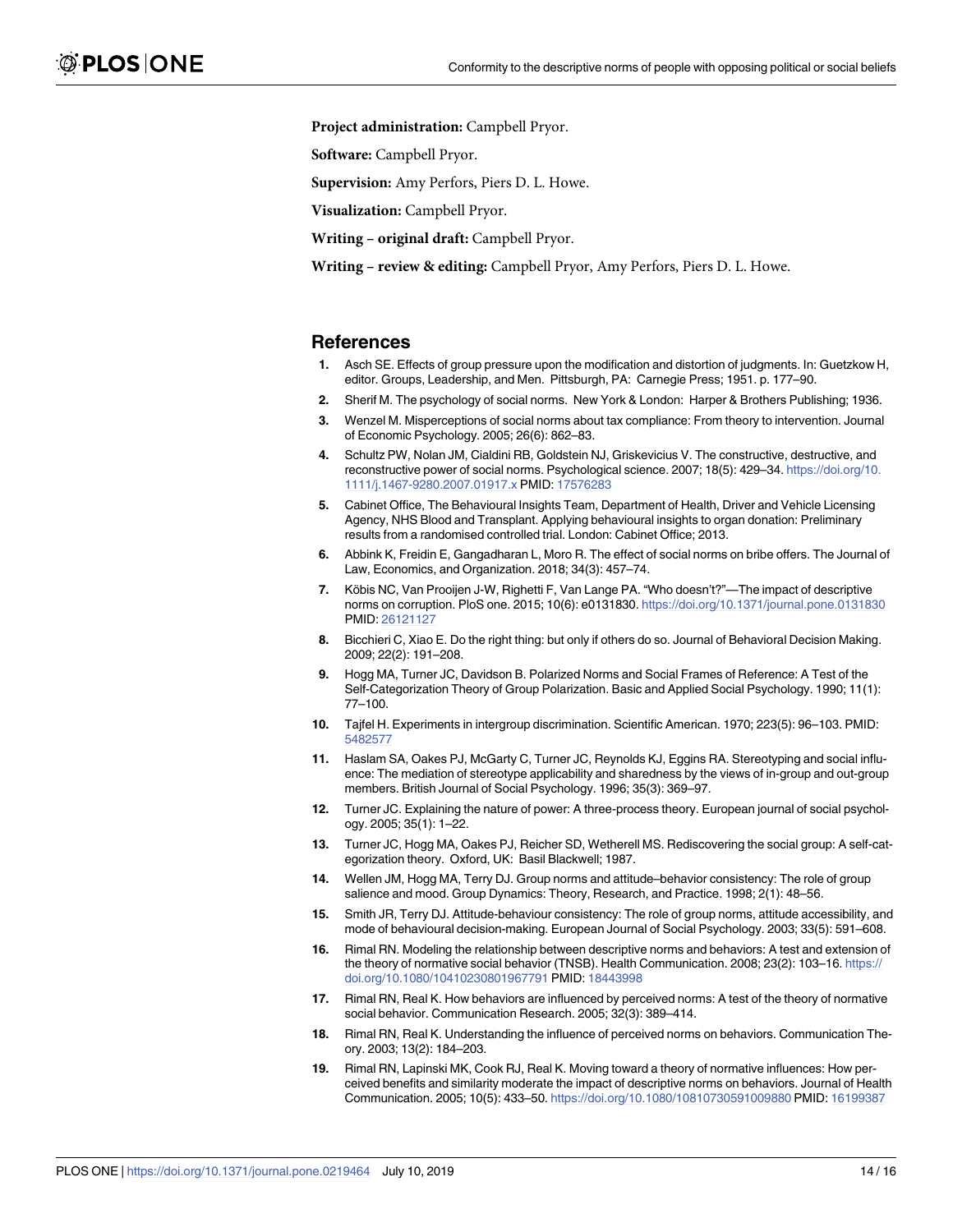- <span id="page-14-0"></span>**[20](#page-1-0).** Tajfel H, Billig MG, Bundy RP, Flament C. Social categorization and intergroup behaviour. European journal of social psychology. 1971; 1(2): 149–78.
- **[21](#page-1-0).** Krizan Z, Baron RS. Group polarization and choice-dilemmas: How important is self-categorization? European Journal of Social Psychology. 2007; 37(1): 191–201.
- **[22](#page-1-0).** Cruwys T, Platow MJ, Angullia SA, Chang JM, Diler SE, Kirchner JL, et al. Modeling of food intake is moderated by salient psychological group membership. Appetite. 2012; 58(2): 754–7. [https://doi.org/](https://doi.org/10.1016/j.appet.2011.12.002) [10.1016/j.appet.2011.12.002](https://doi.org/10.1016/j.appet.2011.12.002) PMID: [22178007](http://www.ncbi.nlm.nih.gov/pubmed/22178007)
- **[23](#page-2-0).** Greene S. Understanding Party Identification: A Social Identity Approach. Political Psychology. 1999; 20(2): 393–403.
- **[24](#page-3-0).** Kittur A, Chi EH, Suh B, editors. Crowdsourcing user studies with Mechanical Turk. Proceedings of the SIGCHI conference on human factors in computing systems; 2008: ACM.
- **[25](#page-3-0).** Postmes T, Haslam SA, Jans L. A single-item measure of social identification: Reliability, validity, and utility. British journal of social psychology. 2013; 52(4): 597–617. <https://doi.org/10.1111/bjso.12006> PMID: [23121468](http://www.ncbi.nlm.nih.gov/pubmed/23121468)
- **[26](#page-5-0).** Pryor CG, Perfors A, Howe PDL. Even arbitrary norms influence moral decision-making. Nature Human Behaviour. 2019; 3: 57–62. <https://doi.org/10.1038/s41562-018-0489-y> PMID: [30932055](http://www.ncbi.nlm.nih.gov/pubmed/30932055)
- **[27](#page-6-0).** Ritov I, Baron J. Reluctance to vaccinate: Omission bias and ambiguity. Journal of Behavioral Decision Making. 1990; 3(4): 263–77.
- **[28](#page-6-0).** Gronau QF, Sarafoglou A, Matzke D, Ly A, Boehm U, Marsman M, et al. A tutorial on bridge sampling. Journal of mathematical psychology. 2017; 81: 80–97. <https://doi.org/10.1016/j.jmp.2017.09.005> PMID: [29200501](http://www.ncbi.nlm.nih.gov/pubmed/29200501)
- **[29](#page-10-0).** Park HS, Smith SW. Distinctiveness and Influence of Subjective Norms, Personal Descriptive and Injunctive Norms, and Societal Descriptive and Injunctive Norms on Behavioral Intent: A Case of Two Behaviors Critical to Organ Donation. Human Communication Research. 2007; 33(2): 194–218. [https://](https://doi.org/10.1111/j.1468-2958.2007.00296.x) [doi.org/10.1111/j.1468-2958.2007.00296.x](https://doi.org/10.1111/j.1468-2958.2007.00296.x)
- **[30](#page-10-0).** Melnyk V, Herpen Ev, Fischer AR, van Trijp H. To think or not to think: the effect of cognitive deliberation on the influence of injunctive versus descriptive social norms. Psychology & marketing. 2011; 28(7): 709–29.
- **[31](#page-11-0).** Eriksson K, Strimling P, Coultas JC. Bidirectional associations between descriptive and injunctive norms. Organizational Behavior and Human Decision Processes. 2015; 129: 59–69.
- **[32](#page-11-0).** Cialdini RB, Reno RR, Kallgren CA. A focus theory of normative conduct: Recycling the concept of norms to reduce littering in public places. Journal of Personality and Social Psychology. 1990; 58(6): 1015–26.
- **[33](#page-11-0).** Hamilton WD. Geometry for the selfish herd. Journal of theoretical Biology. 1971; 31(2): 295–311. PMID: [5104951](http://www.ncbi.nlm.nih.gov/pubmed/5104951)
- **[34](#page-11-0).** Sarnoff I, Zimbardo PG. Anxiety, fear, and social isolation. The Journal of Abnormal and Social Psychology. 1961; 62(2): 356–63.
- **[35](#page-11-0).** Darley JM. Fear and social comparison as determinants of conformity behavior. Journal of personality and social psychology. 1966; 4(1): 73–8. PMID: [5966183](http://www.ncbi.nlm.nih.gov/pubmed/5966183)
- **[36](#page-11-0).** Gelfand MJ, Raver JL, Nishii L, Leslie LM, Lun J, Lim BC, et al. Differences between tight and loose cultures: A 33-nation study. science. 2011; 332(6033): 1100–4. <https://doi.org/10.1126/science.1197754> PMID: [21617077](http://www.ncbi.nlm.nih.gov/pubmed/21617077)
- **[37](#page-11-0).** Roos P, Gelfand M, Nau D, Lun J. Societal threat and cultural variation in the strength of social norms: An evolutionary basis. Organizational Behavior and Human Decision Processes. 2015; 129: 14–23.
- **[38](#page-11-0).** Nicolle A, Fleming SM, Bach DR, Driver J, Dolan RJ. A regret-induced status quo bias. The journal of Neuroscience. 2011; 31(9): 3320–7. <https://doi.org/10.1523/JNEUROSCI.5615-10.2011> PMID: [21368043](http://www.ncbi.nlm.nih.gov/pubmed/21368043)
- **39.** Baron J, Ritov I. Reference Points and Omission Bias. Organizational Behavior and Human Decision Processes. 1994; 59(3): 475–98.
- **[40](#page-11-0).** Kahneman D, Miller DT. Norm theory: Comparing reality to its alternatives. Psychological review. 1986; 93(2): 136–53.
- **[41](#page-11-0).** Steffel M, Williams EF. Delegating Decisions: Recruiting Others to Make Choices We Might Regret. Journal of Consumer Research. 2018; 44(5): 1015–32.
- **[42](#page-11-0).** Darley JM, Latane B. Bystander intervention in emergencies: Diffusion of responsibility. Journal of personality and social psychology. 1968; 8(4): 377–83. PMID: [5645600](http://www.ncbi.nlm.nih.gov/pubmed/5645600)
- **[43](#page-11-0).** Thaler R. Toward a positive theory of consumer choice. Journal of Economic Behavior & Organization. 1980; 1(1): 39–60.